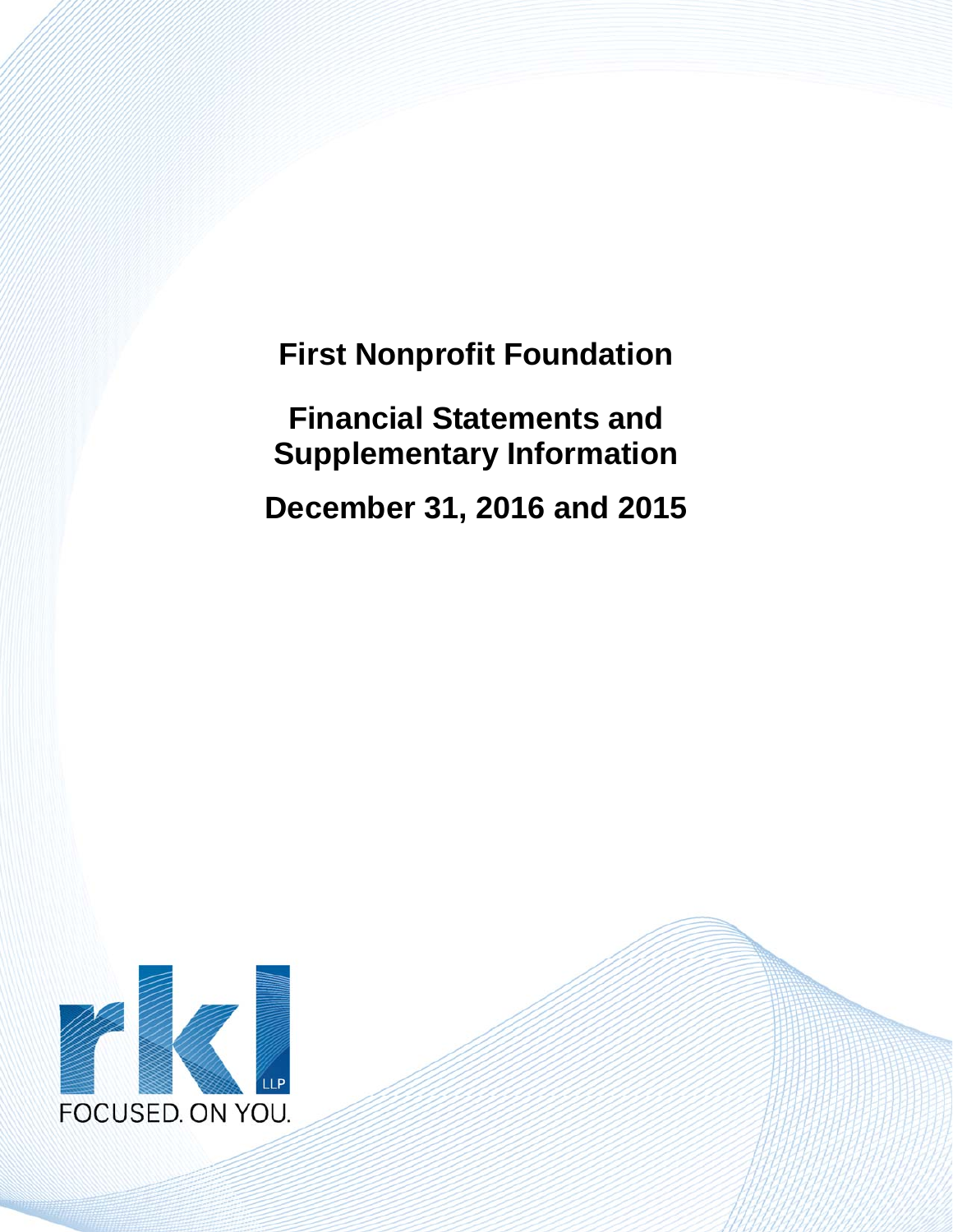Table of Contents December 31, 2016 and 2015

|                                                 | Page      |
|-------------------------------------------------|-----------|
| <b>INDEPENDENT AUDITOR'S REPORT</b>             | 1 and $2$ |
| <b>FINANCIAL STATEMENTS</b>                     |           |
| <b>Statement of Financial Position</b>          | 3         |
| <b>Statement of Activities</b>                  | 4         |
| Statement of Changes in Unrestricted Net Assets | 5         |
| <b>Statement of Cash Flows</b>                  | 6         |
| <b>Notes to Financial Statements</b>            | 7 to 13   |
| <b>SUPPLEMENTARY INFORMATION</b>                |           |
| <b>Schedule of Expenses</b>                     | 14        |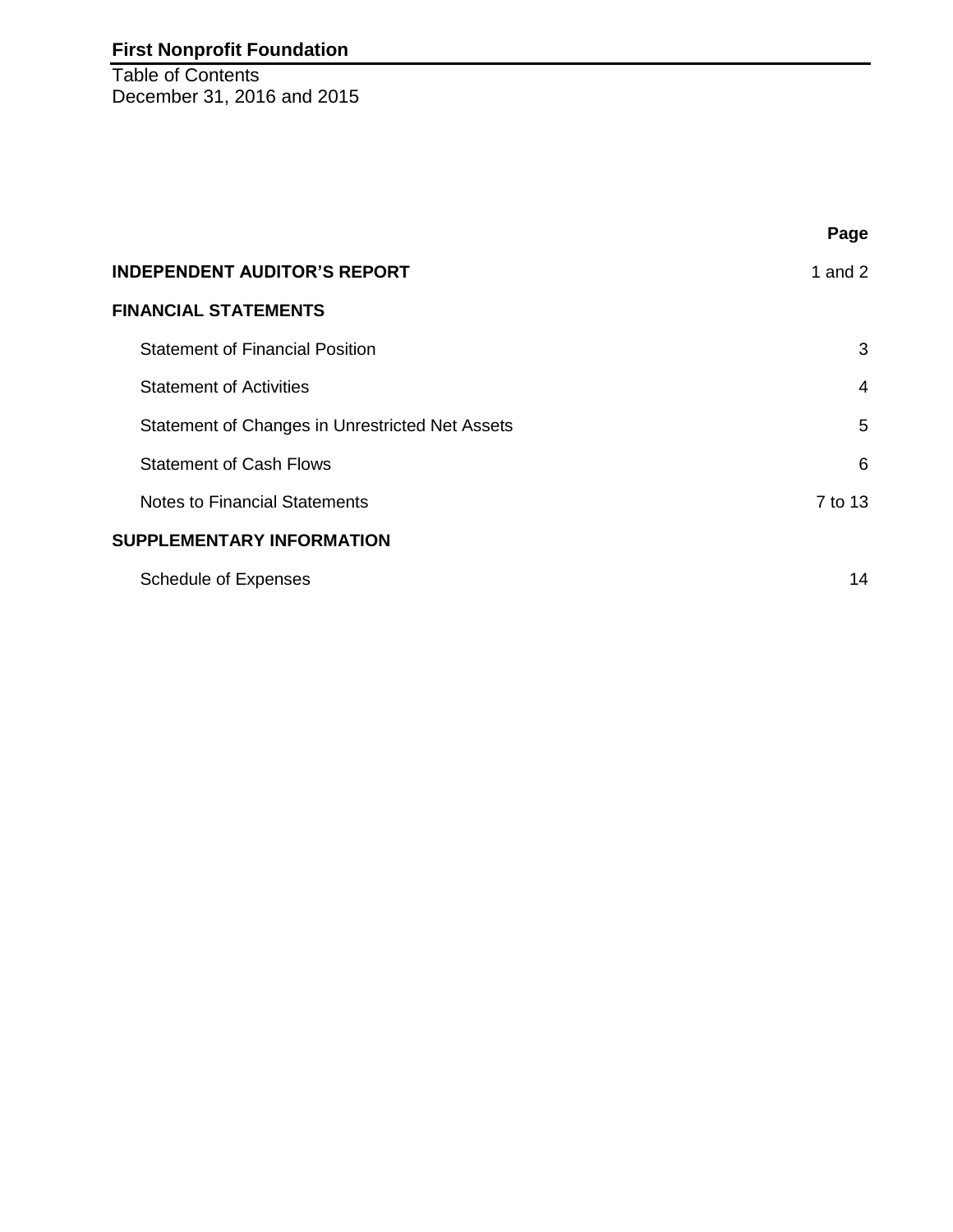

# **Independent Auditor's Report**

To the Board of Directors First Nonprofit Foundation Hummelstown, Pennsylvania

#### **Report on the Financial Statements**

We have audited the accompanying financial statements of First Nonprofit Foundation, which comprise the statement of financial position as of December 31, 2016 and 2015, and the related statements of activities, changes in unrestricted net assets, and cash flows for the years then ended, and the related notes to the financial statements.

#### **Management's Responsibility for the Financial Statements**

Management is responsible for the preparation and fair presentation of these financial statements in accordance with accounting principles generally accepted in the United States of America; this includes the design, implementation, and maintenance of internal control relevant to the preparation and fair presentation of financial statements that are free from material misstatement, whether due to fraud or error.

#### **Auditor's Responsibility**

Our responsibility is to express an opinion on these financial statements based on our audits. We conducted our audits in accordance with auditing standards generally accepted in the United States of America. Those standards require that we plan and perform the audit to obtain reasonable assurance about whether the financial statements are free of material misstatement.

An audit involves performing procedures to obtain audit evidence about the amounts and disclosures in the financial statements. The procedures selected depend on the auditor's judgment, including the assessment of the risks of material misstatement of the financial statements, whether due to fraud or error. In making those risk assessments, the auditor considers internal control relevant to the entity's preparation and fair presentation of the financial statements in order to design audit procedures that are appropriate in the circumstances, but not for the purpose of expressing an opinion on the effectiveness of the entity's internal control. Accordingly, we express no such opinion. An audit also includes evaluating the appropriateness of accounting policies used and the reasonableness of significant accounting estimates made by management, as well as evaluating the overall presentation of the financial statements.

We believe that the audit evidence we have obtained is sufficient and appropriate to provide a basis for our audit opinion.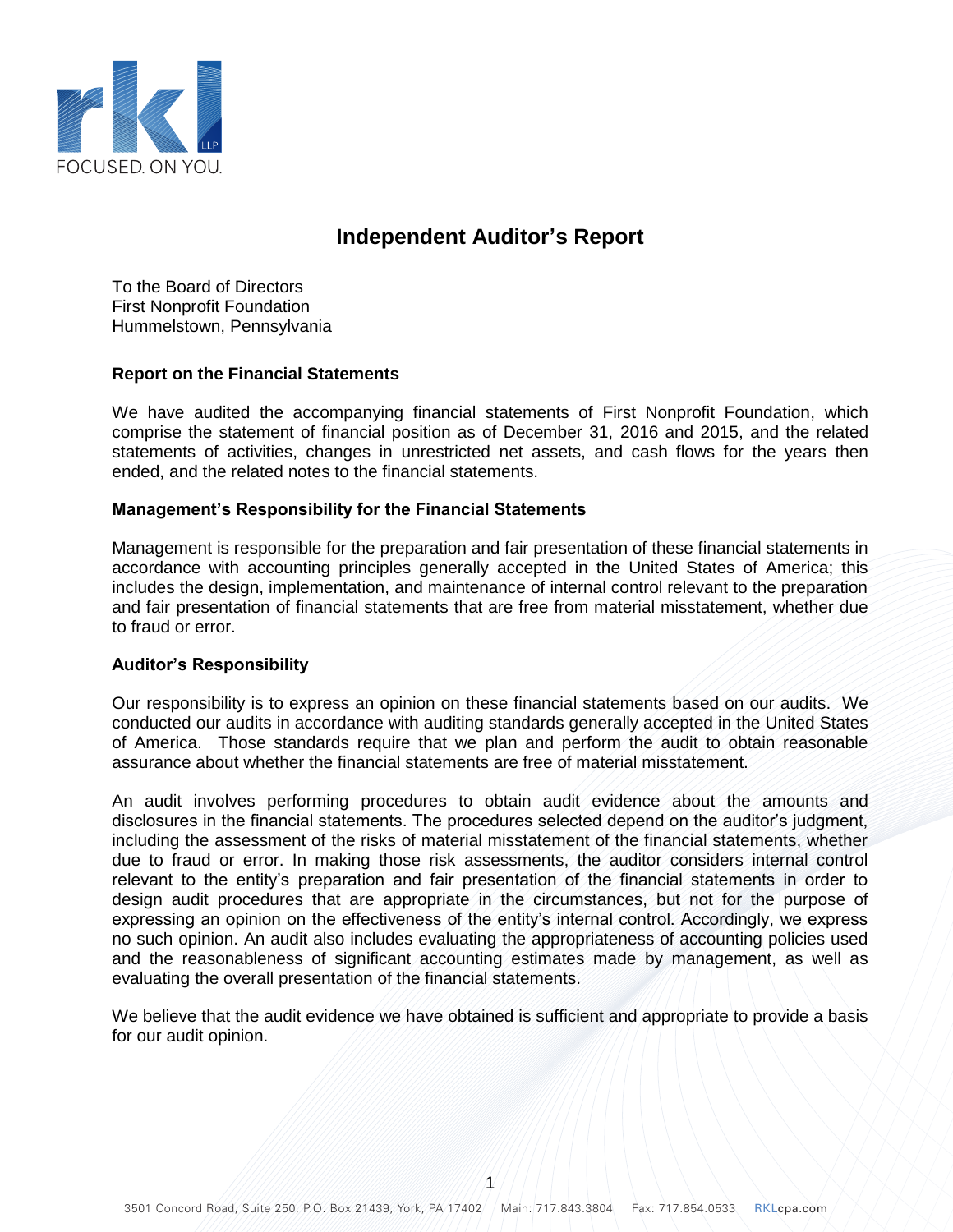### **Opinion**

In our opinion, the financial statements referred to above present fairly, in all material respects, the financial position of First Nonprofit Foundation as of December 31, 2016 and 2015, and the changes in its unrestricted net assets and its cash flows for the years then ended in accordance with accounting principles generally accepted in the United States of America.

#### **Other Matter**

#### *Supplementary Information*

Our audits were conducted for the purpose of forming an opinion on the financial statements as a whole. The accompanying supplementary information, as listed in the table of contents, is presented for purposes of additional analysis and is not a required part of the financial statements. Such information is the responsibility of management and was derived from and relates directly to the underlying accounting and other records used to prepare the financial statements. The information has been subjected to the auditing procedures applied in the audits of the financial statements and certain additional procedures, including comparing and reconciling such information directly to the underlying accounting and other records used to prepare the financial statements or to the financial statements themselves, and other additional procedures in accordance with auditing standards generally accepted in the United States of America. In our opinion, the information is fairly stated, in all material respects, in relation to the financial statements as a whole.

RKL LLP

March 27, 2017 York, Pennsylvania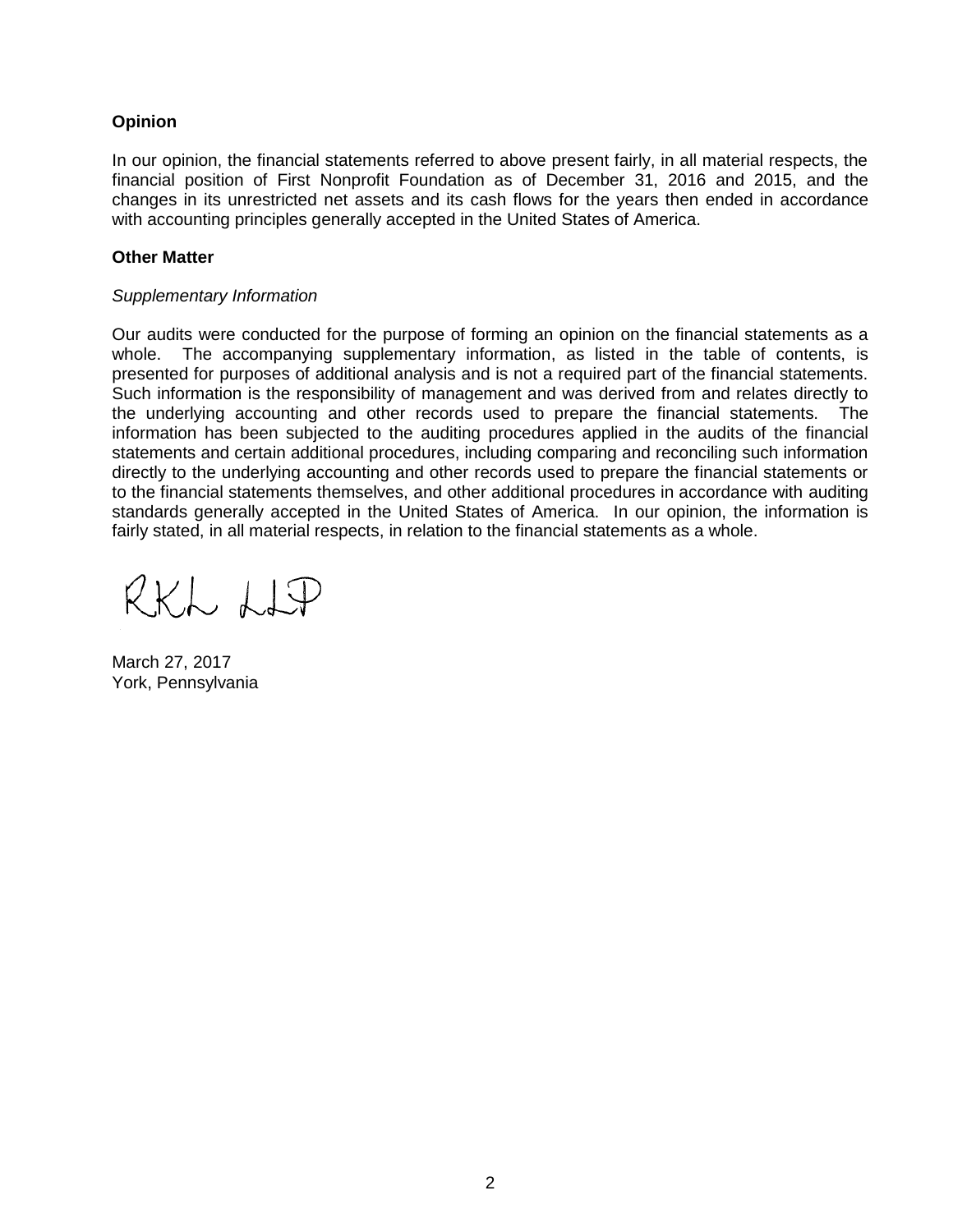Statement of Financial Position

|                                                       | December 31, |                 |    |                  |
|-------------------------------------------------------|--------------|-----------------|----|------------------|
|                                                       |              | 2016            |    | 2015             |
| <b>Assets</b>                                         |              |                 |    |                  |
| <b>Current Assets</b>                                 |              |                 |    |                  |
| Cash and cash equivalents<br>Prepaid expenses         | \$           | 71,525<br>536   | \$ | 35,791<br>13,635 |
| <b>Total Current Assets</b>                           |              | 72,061          |    | 49,426           |
| <b>Investments</b>                                    |              | 5,926,562       |    | 6,850,781        |
| <b>Total Assets</b>                                   | \$           | 5,998,623       | \$ | 6,900,207        |
| <b>Liabilities and Unrestricted Net Assets</b>        |              |                 |    |                  |
| <b>Current Liabilities</b>                            |              |                 |    |                  |
| Accounts payable<br>Accrued payroll and payroll taxes | \$           | 17,658<br>7,787 | \$ | 12,925<br>7,008  |
| <b>Total Liabilities</b>                              |              | 25,445          |    | 19,933           |
| <b>Unrestricted Net Assets</b>                        |              | 5,973,178       |    | 6,880,274        |
| <b>Total Liabilities and Unrestricted Net Assets</b>  | \$           | 5,998,623       | \$ | 6,900,207        |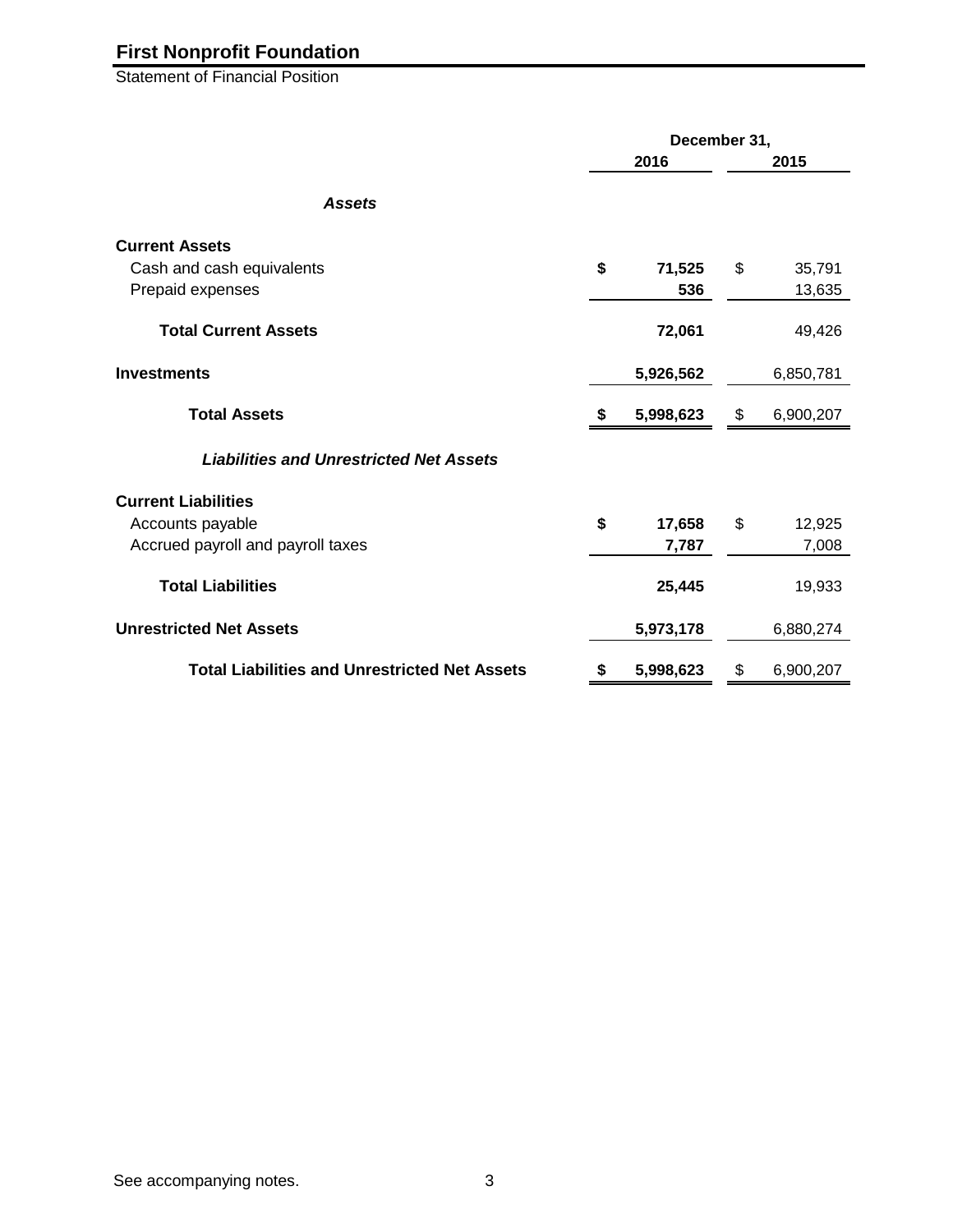Statement of Activities

|                                                            |    | 2016      | Years Ended December 31,<br>2015 |             |  |
|------------------------------------------------------------|----|-----------|----------------------------------|-------------|--|
| <b>Support, Revenue, and Gains</b>                         |    |           |                                  |             |  |
| Investment revenue                                         |    |           |                                  |             |  |
| Interest and dividends                                     | \$ | 172,471   | \$                               | 193,333     |  |
| Net realized and unrealized gains (losses) on              |    |           |                                  |             |  |
| investments                                                |    | 136,569   |                                  | (684, 521)  |  |
| <b>Total Investment Revenue</b>                            |    | 309,040   |                                  | (491, 188)  |  |
| Contribution revenue                                       |    | 1,623     |                                  | 515,000     |  |
| Other revenue                                              |    |           |                                  |             |  |
| Interest income                                            |    | 341       |                                  | 462         |  |
| <b>Total Support, Revenue, and Gains</b>                   |    | 311,004   |                                  | 24,274      |  |
| <b>Expenses</b>                                            |    |           |                                  |             |  |
| Grants paid for education and other charitable purposes    |    | 821,732   |                                  | 1,312,700   |  |
| Expenses paid for safekeeping of securities, collection of |    |           |                                  |             |  |
| revenue, and other administrative costs                    |    | 396,144   |                                  | 392,879     |  |
| Excise tax expense                                         |    | 224       |                                  | 5,898       |  |
| <b>Total Expenses</b>                                      |    | 1,218,100 |                                  | 1,711,477   |  |
| <b>Changes in Unrestricted Net Assets</b>                  | S  | (907,096) | \$                               | (1,687,203) |  |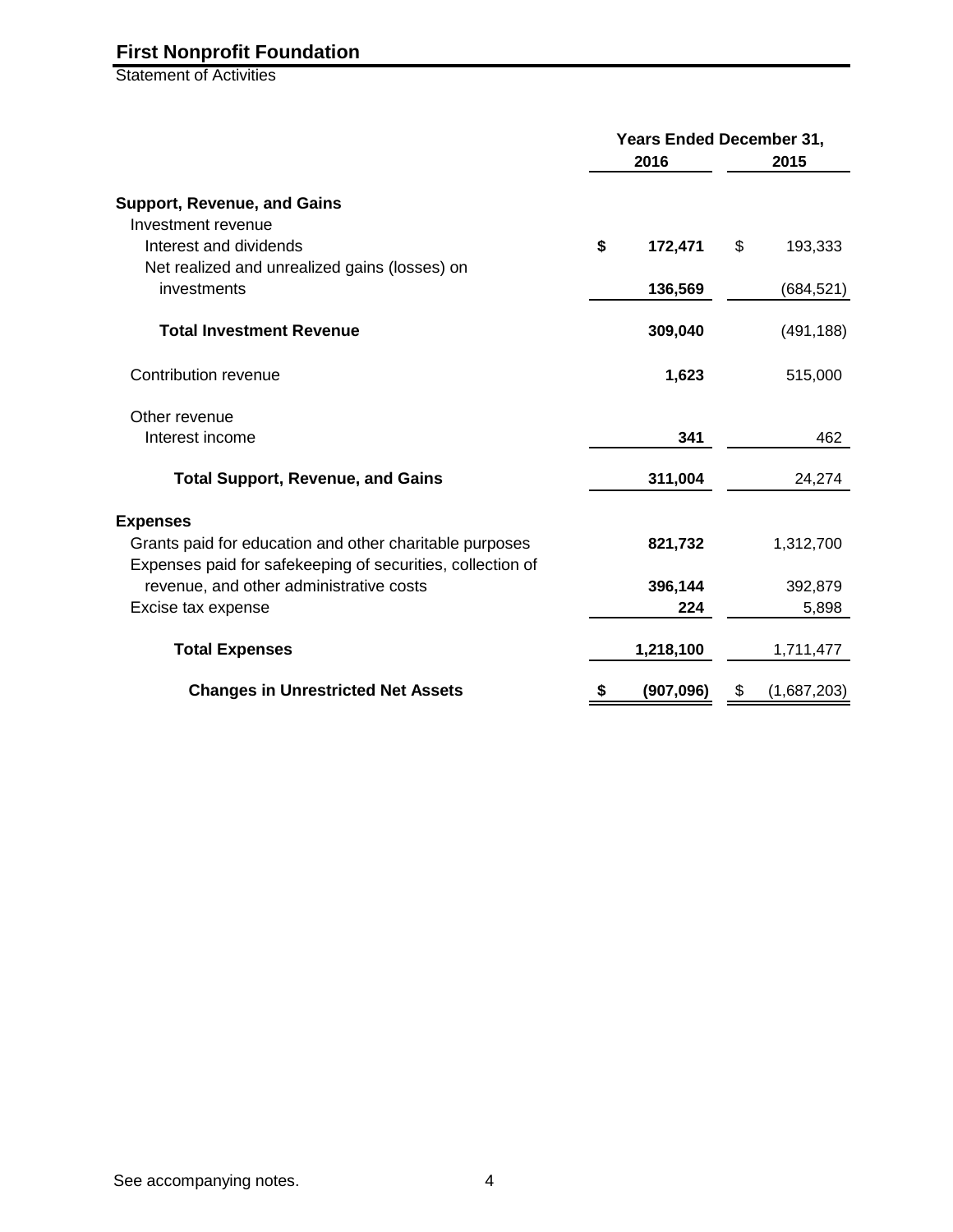Statement of Changes in Unrestricted Net Assets

|                                              |   | <b>Years Ended December 31,</b><br>2016 |   | 2015        |
|----------------------------------------------|---|-----------------------------------------|---|-------------|
| Unrestricted Net Assets at Beginning of Year | S | 6,880,274                               | S | 8,567,477   |
| Changes in unrestricted net assets           |   | (907,096)                               |   | (1,687,203) |
| Unrestricted Net Assets at End of Year       |   | 5,973,178                               |   | 6,880,274   |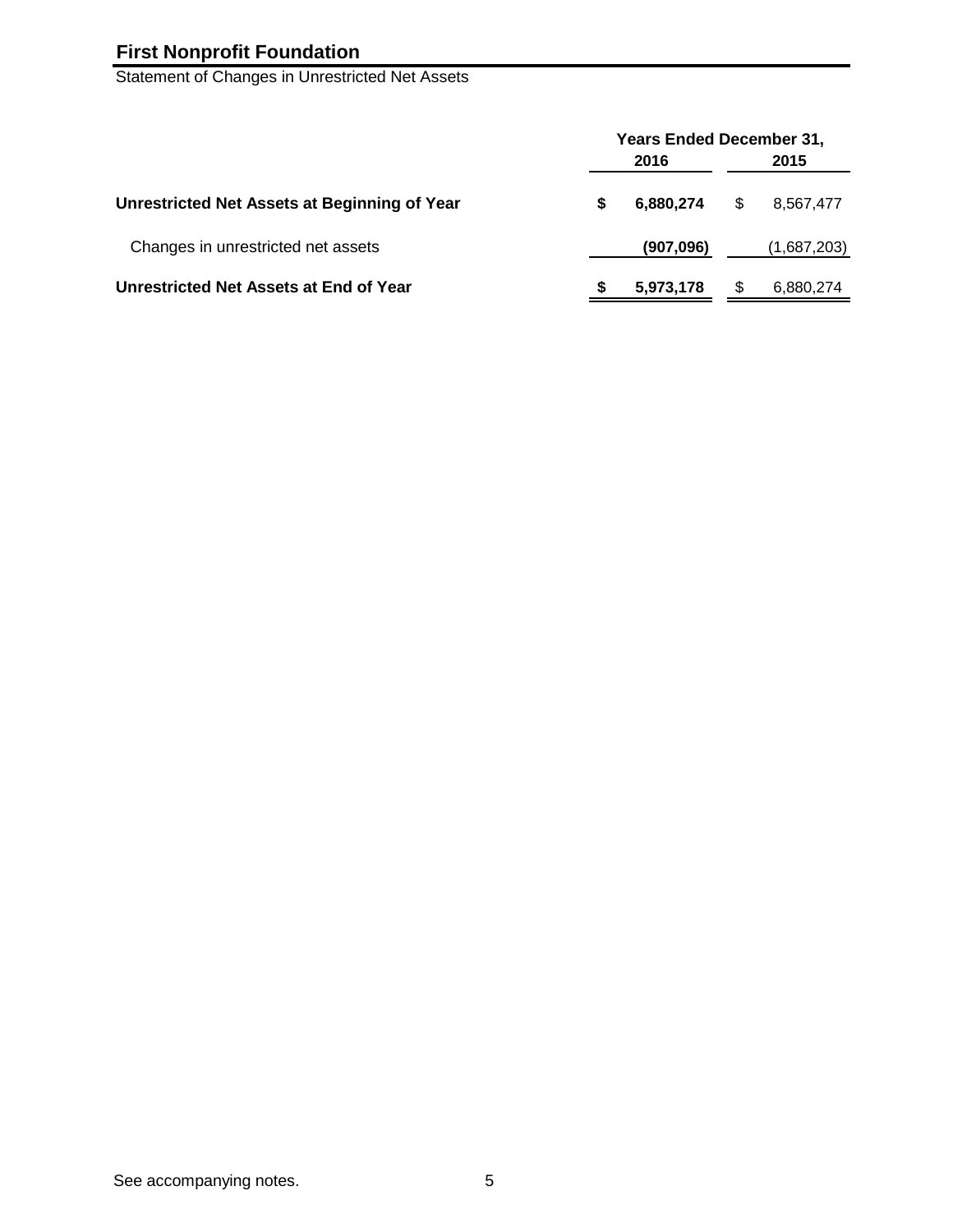Statement of Cash Flows

|                                                      | <b>Years Ended December 31,</b><br>2016 | 2015        |                   |
|------------------------------------------------------|-----------------------------------------|-------------|-------------------|
| <b>Cash Flows from Operating Activities</b>          |                                         |             |                   |
| Changes in unrestricted net assets                   | \$                                      | (907,096)   | \$<br>(1,687,203) |
| Adjustments to reconcile changes in unrestricted net |                                         |             |                   |
| assets to net cash used in operating activities      |                                         |             |                   |
| Net realized and unrealized (gains) losses on        |                                         |             |                   |
| investments                                          |                                         | (136, 569)  | 684,521           |
| (Increase) decrease in assets                        |                                         |             |                   |
| Prepaid expenses                                     |                                         | 13,099      | (3,209)           |
| Increase (decrease) in liabilities                   |                                         |             |                   |
| Accounts payable                                     |                                         | 4,733       | 781               |
| Accrued payroll and payroll taxes                    |                                         | 779         | 5,021             |
| Grant payable                                        |                                         |             | (25,000)          |
| <b>Net Cash Used in Operating Activities</b>         |                                         | (1,025,054) | (1,025,089)       |
| <b>Cash Flows from Investing Activities</b>          |                                         |             |                   |
| Purchase of investments                              |                                         | (160, 212)  | (378, 161)        |
| Proceeds from sale of investments                    |                                         | 1,221,000   | 1,426,000         |
| <b>Net Cash Provided by Investing Activities</b>     |                                         | 1,060,788   | 1,047,839         |
| Net Increase in Cash and Cash Equivalents            |                                         | 35,734      | 22,750            |
| Cash and Cash Equivalents at Beginning of Year       |                                         | 35,791      | 13,041            |
| <b>Cash and Cash Equivalents at End of Year</b>      |                                         | 71,525      | \$<br>35,791      |
| <b>Supplementary Cash Flows Information</b>          |                                         |             |                   |
| Excise taxes paid                                    | \$                                      | 224         | \$<br>5,898       |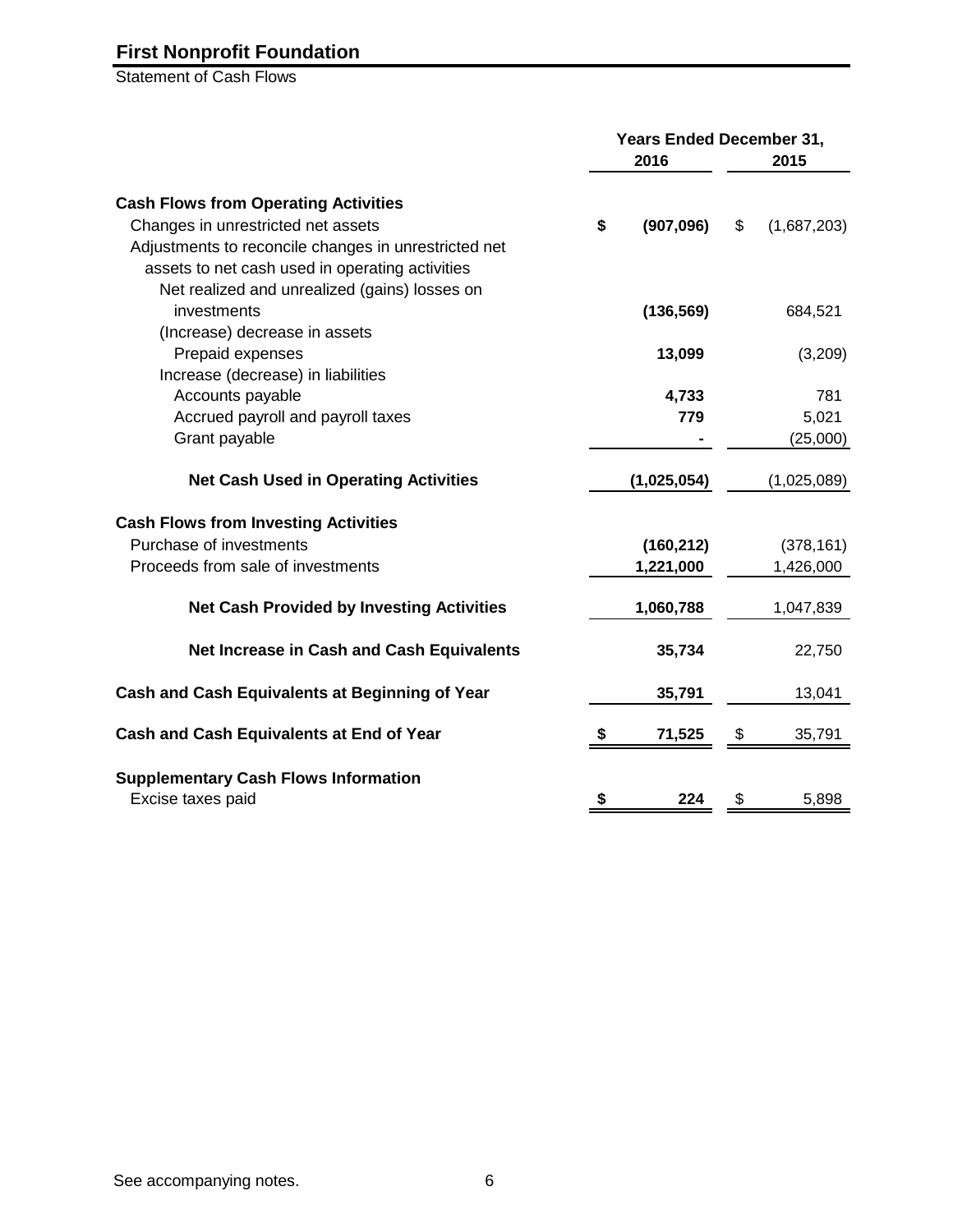#### **Note 1 - Nature of Operations**

First Nonprofit Foundation (Foundation) is a private foundation that makes contributions to entities that qualify as public charities under the Internal Revenue Code. The Foundation's primary purpose is to provide grants to further the establishment, development and expansion of nonprofit organizations. The Foundation supports local, state, regional and other significant 501(c)(3) nonprofits located throughout the United States. The Foundation's primary sources of support and revenue are from contributions and investment revenue.

The Foundation board believes that nonprofits improve people's lives in every community in this country. This uniquely American experience faces challenges never seen before. In order to create a sustainable model of service in response to these challenges, we will require leaders who are smarter, more innovative and more efficient. Our mission is to foster effective risk management practices and the overall development and advancement of nonprofit leaders through unique, creative initiatives. Making the nonprofit community safer and more efficient will expand on the genetic markers of what makes this country great and ultimately uplift worthy causes and citizens.

The Foundation was incorporated in 2003 in the state of Illinois. During the year ended December 31, 2013, the Foundation was re-incorporated from Illinois to Pennsylvania.

### **Note 2 - Summary of Significant Accounting Policies**

A summary of the significant accounting policies consistently applied in the preparation of the accompanying financial statement follows:

#### **Use of Estimates**

The preparation of financial statements in accordance with accounting principles generally accepted in the United States of America requires management to make estimates and assumptions that affect the reported amounts of assets and liabilities, and the disclosure of contingent assets and liabilities, if any, at the date of the financial statements, and the reported amounts of revenue and expenses during the reporting period. Actual results could differ from those estimates.

#### **Cash and Cash Equivalents**

For purposes of the statement of cash flows, the Foundation considers all highly-liquid debt instruments purchased with an original maturity of three months or less to be cash equivalents.

#### **Investments**

Investments in debt and equity securities with readily determinable fair values are reported at fair value, based on quoted market prices.

Unrealized gains and losses are reported as increases or decreases in unrestricted net assets unless their use is temporarily or permanently restricted by explicit donor stipulation or by law. Realized gains and losses, if any, on the sale or disposal of investments are computed on a specific identification basis and are also included as increases or decreases in unrestricted net assets unless their use is temporarily or permanently restricted by explicit donor stipulation or by law.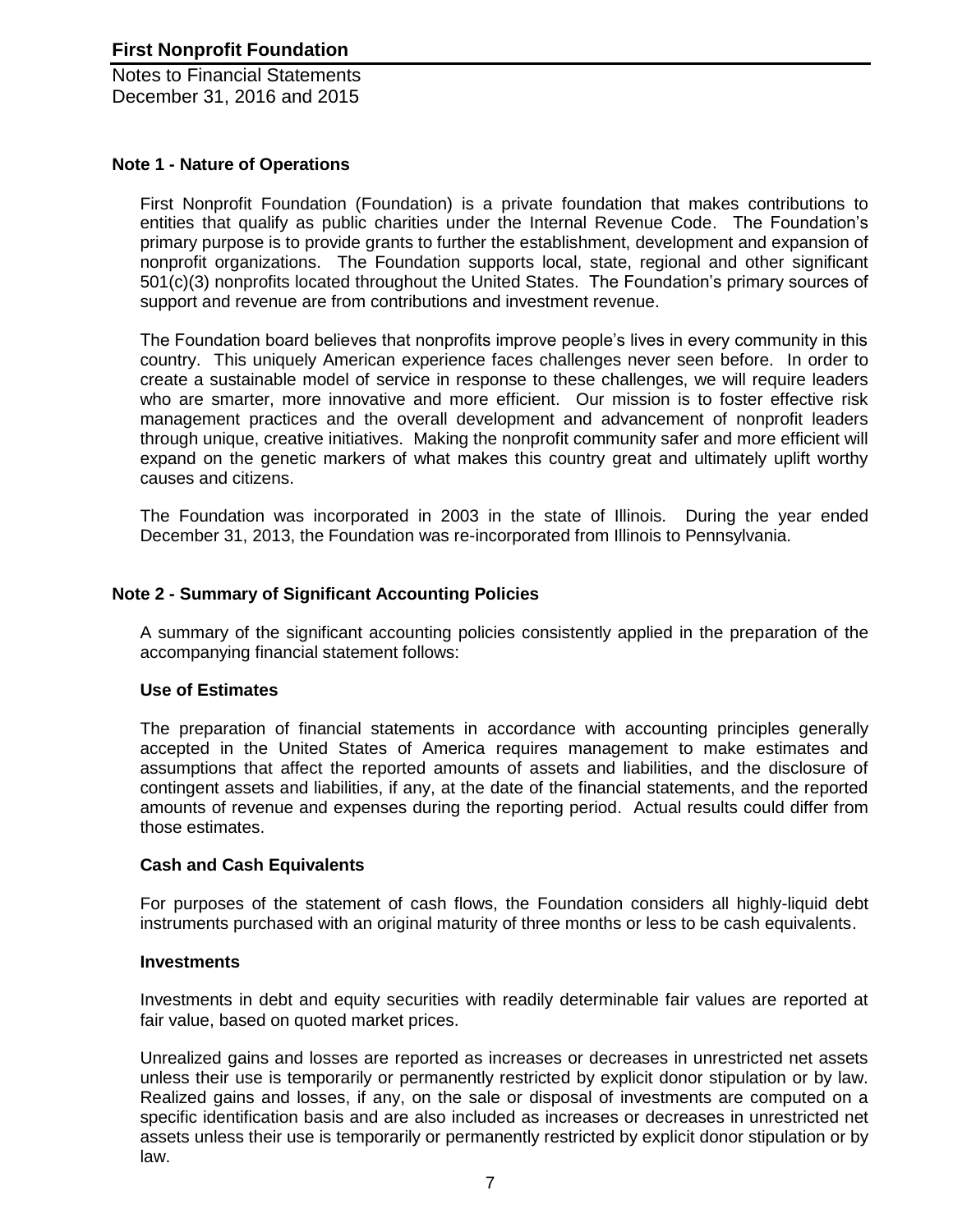### **Note 2 - Summary of Significant Accounting Policies (continued)**

#### **Net Assets**

Net assets of the Foundation and changes therein are classified and reported as follows:

Unrestricted net assets - Net assets that are not subject to donor-imposed stipulations.

Temporarily restricted net assets - Net assets subject to donor-imposed stipulations that may or will be met either by the actions of the Foundation and/or the passage of time. The Foundation currently has no temporarily restricted net assets.

Permanently restricted net assets - Net assets subject to donor-imposed stipulations that must be maintained permanently by the Foundation. The Foundation currently has no permanently restricted net assets.

#### **Contributions**

All contributions are considered to be available for unrestricted use unless specifically restricted by the donor. Amounts received that are designated for future periods or restricted by the donor for specific purposes are reported as temporarily restricted or permanently restricted support that increases those net asset classes.

#### **Risks and Uncertainties**

Investment securities are exposed to various risks, such as interest rate, market and credit. Due to the level of risk associated with certain investment securities and the level of uncertainty related to changes in the value of investment securities, it is at least reasonably possible that changes in the value of investments in the near term would materially affect the amounts reported in the statement of financial position and the statement of activities.

### **Advertising Expense**

Advertising costs are expensed as incurred. Advertising expense amounted to \$12,320 and \$4,030 for the years ended December 31, 2016 and 2015, respectively.

#### **Recent Accounting Pronouncement**

In August 2016, the Financial Accounting Standards Board issued Accounting Standards Update 2016-14, *Presentation of Financial Statements of Not-for-Profit Entities*. The amendments in this ASU make certain improvements that address many, but not all, of the identified issues about the current financial reporting for not-for-profit entities. The standard improves current requirements related to net asset classifications, liquidity assessment, expense reporting consistency, and methods used to present cash flow from operations. This guidance is effective for fiscal years beginning after December 15, 2017.

The Foundation is currently evaluating the impact of the pending adoption of the new standard on the financial statements.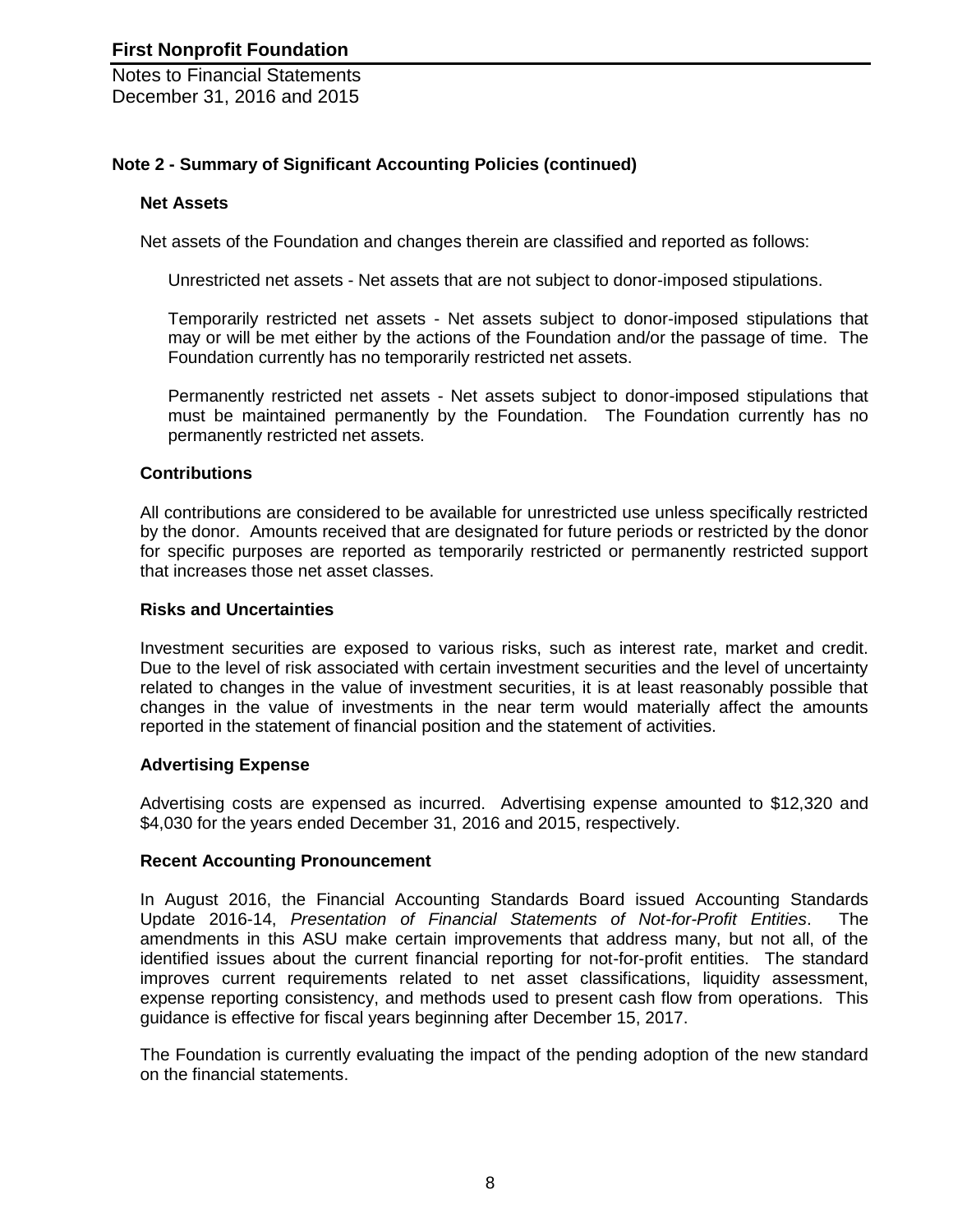### **Note 2 - Summary of Significant Accounting Policies (continued)**

#### **Subsequent Events**

The Foundation has evaluated subsequent events through March 27, 2017, which is the date the financial statements were available to be issued. No material events subsequent to December 31, 2016 were noted.

#### **Note 3 - Tax-Exempt Status**

The Foundation is a not-for-profit private foundation as described in Section  $501(c)(3)$  of the Internal Revenue Code and is exempt from income taxes on related activities pursuant to Section 509(a) of the Code. The Foundation did not claim a classification as an operating private foundation as defined in Section 4942(j)(3) of the Code. The Foundation is required to make certain minimum distributions in accordance with a formula established by the Internal Revenue Service. The Foundation has met this requirement. The Foundation also pays excise tax on net investment income.

Accounting principles generally accepted in the United States of America require management to evaluate tax positions taken by the Foundation, including whether the entity is exempt from income taxes. Management evaluated the tax positions taken and concluded that the Foundation had taken no uncertain tax positions that require recognition or disclosure in the financial statements. With few exceptions, the Foundation is no longer subject to income tax examinations by the U.S. Federal, state, or local tax authorities for years before December 31, 2013.

### **Note 4 - Concentrations of Cash and Credit Risk**

Financial instruments which subject the Foundation to concentrations of credit risk consist primarily of cash and cash equivalents and equity securities.

At times during the years ended December 31, 2016 and 2015, the Foundation's cash balances may have exceeded the federally insured limit of \$250,000.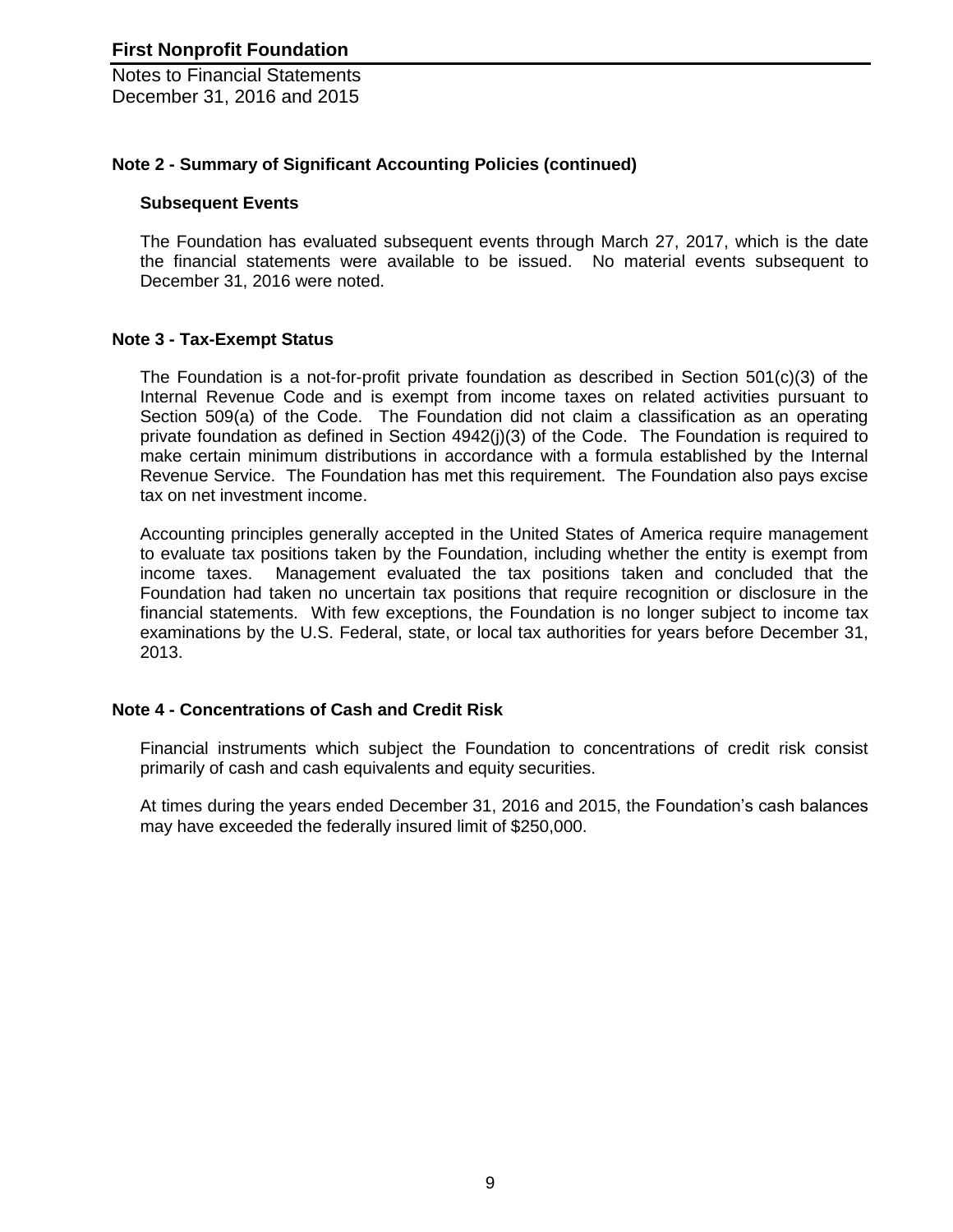#### **Note 5 - Fair Value of Financial Instruments**

The fair value hierarchy prioritizes the inputs to valuation methods used to measure fair value. The hierarchy gives the highest priority to unadjusted quoted prices in active markets for identical assets or liabilities (Level 1 measurements) and the lowest priority to unobservable inputs (Level 3 measurements). The three levels of the fair value hierarchy are as follows:

- Level 1: Unadjusted quoted prices in active markets that are accessible at the measurement date for identical assets or liabilities.
- Level 2: Quoted prices in markets that are not active, or inputs that are observable either directly or indirectly, for substantially the full term of the asset or liability.
- Level 3: Prices or valuation techniques that require inputs that are both significant to the fair value measurement and unobservable (i.e., supported with little or no market activity).

An asset's or liability's level within the fair value hierarchy is based on the lowest level of input that is significant to the fair value measurement. Valuation techniques used need to maximize the use of observable inputs and minimize the use of unobservable inputs.

The following valuation techniques were used to measure fair value of assets in the table below on a recurring basis:

Cash and cash equivalents - The carrying amounts approximate fair value because of the short-term nature of these investments.

Equity securities and mutual funds - Fair value of equity securities and mutual funds was based on quoted market prices for the identical security.

The methods described above may produce a fair value calculation that may not be indicative of net realizable value or reflective of future fair values. Furthermore, while the Foundation believes its valuation methods are appropriate and consistent with other market participants, the use of different methodologies or assumptions to determine the fair value of certain financial instruments could result in a different fair value measurement at the reporting date.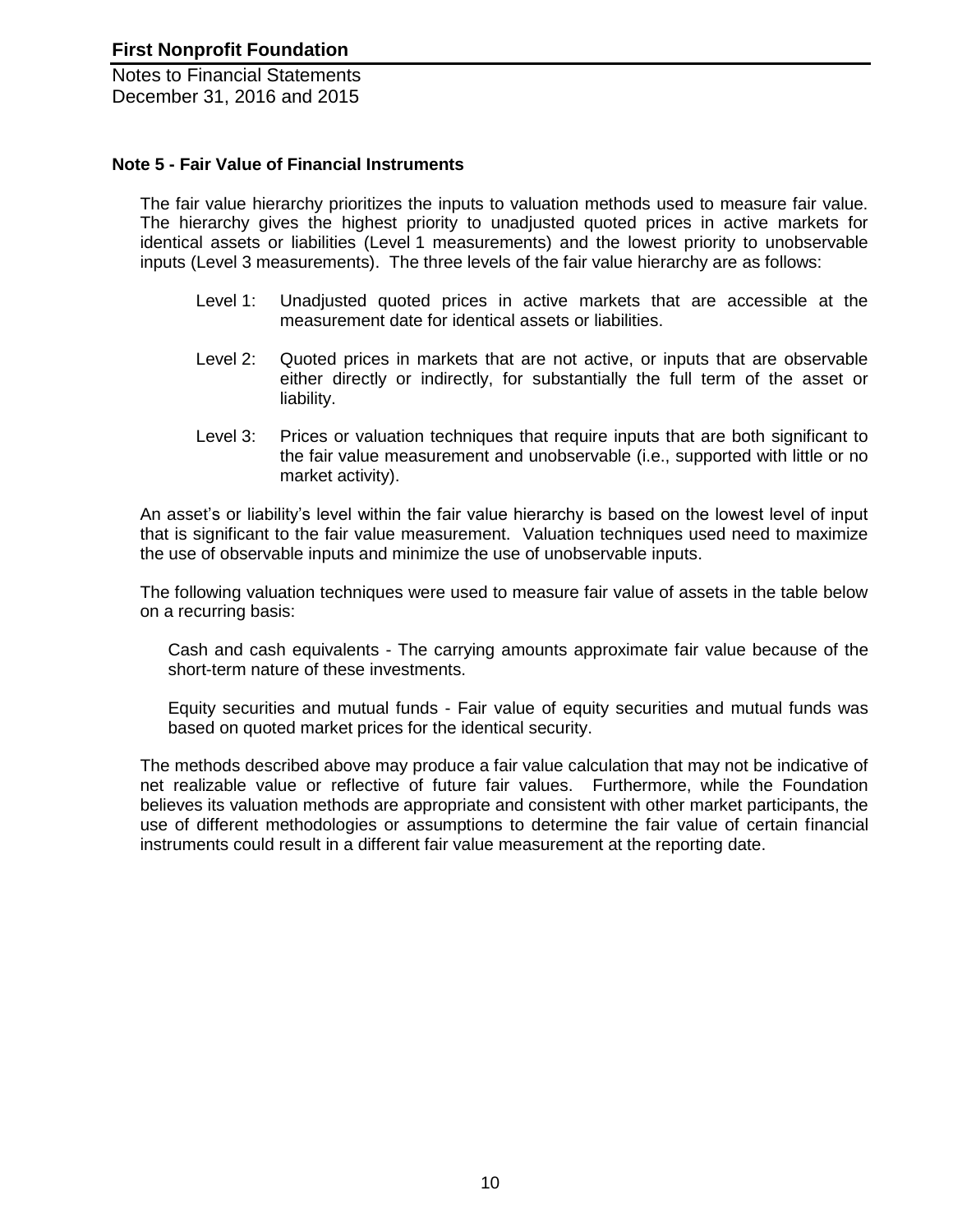Notes to Financial Statements December 31, 2016 and 2015

# **Note 5 - Fair Value of Financial Instruments (continued)**

For assets measured at fair value on a recurring basis, the fair value measurements by level within the fair value hierarchy consist of the following as of December 31:

|                                            |                 |                 | 2016 |                    |         |  |
|--------------------------------------------|-----------------|-----------------|------|--------------------|---------|--|
|                                            | <b>Total</b>    | Level 1         |      | Level <sub>2</sub> | Level 3 |  |
| <b>Cash and Cash</b><br><b>Equivalents</b> | \$<br>834,598   | \$<br>834,598   | \$   |                    | \$      |  |
| <b>Equity Securities</b>                   |                 |                 |      |                    |         |  |
| <b>Basic materials</b>                     | 1,454,144       | 1,454,144       |      |                    |         |  |
| Healthcare                                 | 976,977         | 976,977         |      |                    |         |  |
| <b>Services</b>                            | 709,125         | 709,125         |      |                    |         |  |
| Technology                                 | 672,988         | 672,988         |      |                    |         |  |
| Financial                                  | 410,854         | 410,854         |      |                    |         |  |
| <b>Utilities</b>                           | 397,550         | 397,550         |      |                    |         |  |
| Industrial goods                           | 226,098         | 226,098         |      |                    |         |  |
| <b>Mutual Funds</b>                        |                 |                 |      |                    |         |  |
| Convertible                                | 244,228         | 244,228         |      |                    |         |  |
|                                            | \$<br>5,926,562 | \$<br>5,926,562 | \$   |                    | \$      |  |
|                                            |                 |                 | 2015 |                    |         |  |
| <b>Cash and Cash</b>                       |                 |                 |      |                    |         |  |
| <b>Equivalents</b>                         | \$<br>15,152    | \$<br>15,152    | \$   |                    | \$      |  |
| <b>Equity Securities</b>                   |                 |                 |      |                    |         |  |
| <b>Basic materials</b>                     | 1,341,597       | 1,341,597       |      |                    |         |  |
| Healthcare                                 | 1,504,716       | 1,504,716       |      |                    |         |  |
| <b>Services</b>                            | 1,011,305       | 1,011,305       |      |                    |         |  |
| Technology                                 | 1,097,477       | 1,097,477       |      |                    |         |  |
| Financial                                  | 372,408         | 372,408         |      |                    |         |  |
| <b>Utilities</b>                           | 195,075         | 195,075         |      |                    |         |  |
| Industrial goods                           | 221,165         | 221,165         |      |                    |         |  |
| <b>Mutual Funds</b>                        |                 |                 |      |                    |         |  |
| Convertible                                | 930,736         | 930,736         |      |                    |         |  |
| Exchange traded                            | 161,150         | 161,150         |      |                    |         |  |
|                                            | \$<br>6,850,781 | \$<br>6,850,781 | \$   |                    | \$      |  |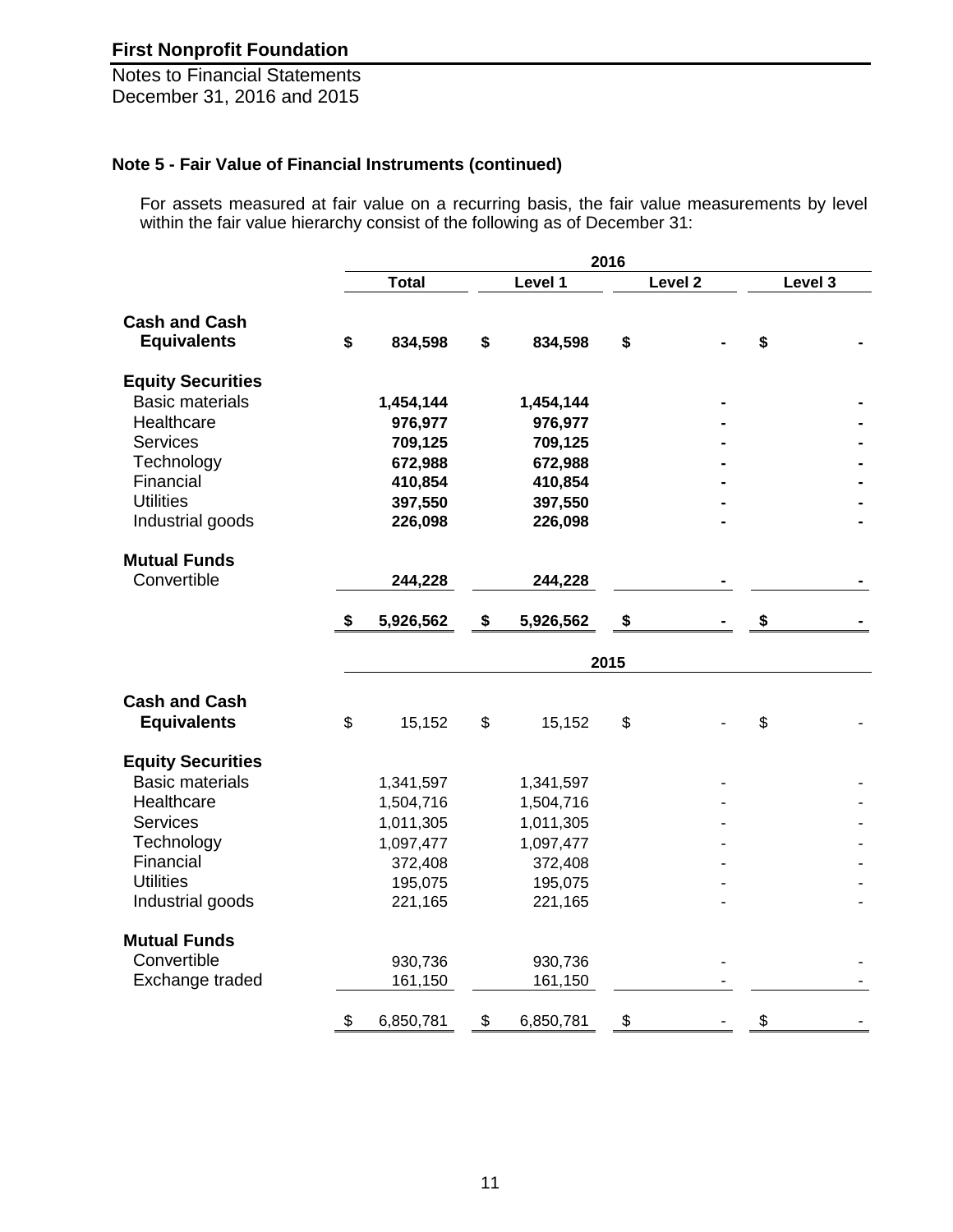### **Note 5 - Fair Value of Financial Instruments (continued)**

#### **Changes in Fair Value Levels**

The availability of observable market data is monitored to assess the appropriate classification of financial instruments within the fair value hierarchy. Changes in economic conditions or model-based valuation techniques may require the transfer of financial instruments from one fair value level to another. In such instances, the transfer is reported at the beginning of the reporting period.

We evaluated the significance of transfers between levels based upon the nature of the financial instruments and size of the transfer relative to total assets. For the years ended December 31, 2016 and 2015, there were no transfers in or out of Level 3.

#### **Note 6 - Investments**

Investments consist of the following as of December 31:

|                          |                 | 2016 |                   | 2015 |           |                   |           |  |  |
|--------------------------|-----------------|------|-------------------|------|-----------|-------------------|-----------|--|--|
|                          | Cost            |      | <b>Fair Value</b> |      | Cost      | <b>Fair Value</b> |           |  |  |
| <b>Cash and Cash</b>     |                 |      |                   |      |           |                   |           |  |  |
| <b>Equivalents</b>       | \$<br>834,598   | \$   | 834,598           | \$   | 15,152    | \$                | 15,152    |  |  |
| <b>Equity Securities</b> |                 |      |                   |      |           |                   |           |  |  |
| <b>Basic materials</b>   | 1,516,421       |      | 1,454,144         |      | 1,671,295 |                   | 1,341,597 |  |  |
| Healthcare               | 603,711         |      | 976,977           |      | 1,008,862 |                   | 1,504,716 |  |  |
| <b>Services</b>          | 563,317         |      | 709,125           |      | 822,259   |                   | 1,011,305 |  |  |
| Technology               | 574,152         |      | 672,988           |      | 917,876   |                   | 1,097,477 |  |  |
| Financial                | 299,122         |      | 410,854           |      | 301,756   |                   | 372,408   |  |  |
| <b>Utilities</b>         | 401,766         |      | 397,550           |      | 200,534   |                   | 195,075   |  |  |
| Industrial goods         | 203,354         |      | 226,098           |      | 201,711   |                   | 221,165   |  |  |
|                          | 4,161,843       |      | 4,847,736         |      | 5,124,293 |                   | 5,743,743 |  |  |
| <b>Mutual Funds</b>      |                 |      |                   |      |           |                   |           |  |  |
| Convertible              | 242,076         |      | 244,228           |      | 1,006,241 |                   | 930,736   |  |  |
| Exchange traded          |                 |      |                   |      | 187,587   |                   | 161,150   |  |  |
|                          | 242,076         |      | 244,228           |      | 1,193,828 |                   | 1,091,886 |  |  |
|                          | \$<br>5,238,517 | \$   | 5,926,562         | \$   | 6,333,273 | \$                | 6,850,781 |  |  |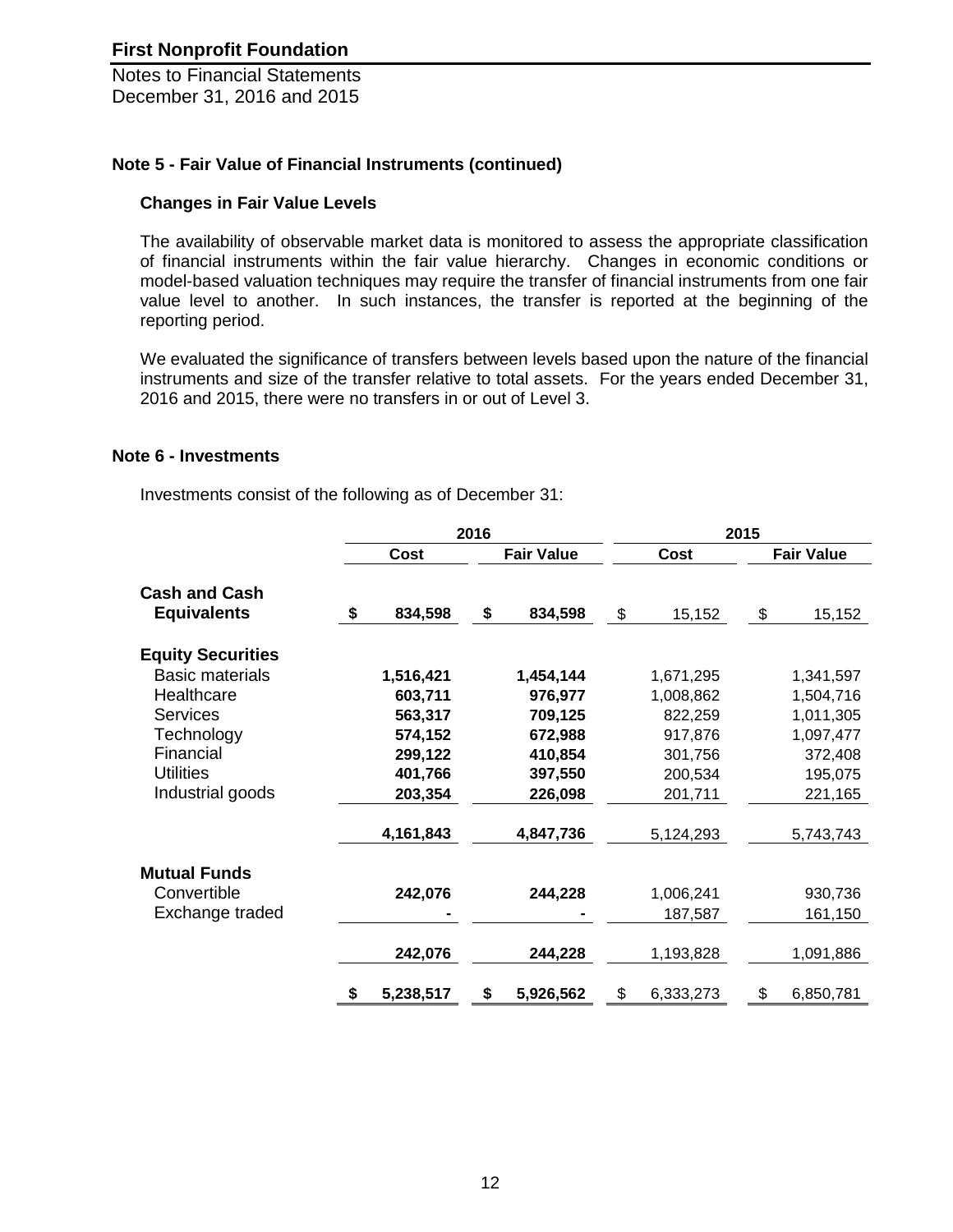Notes to Financial Statements December 31, 2016 and 2015

#### **Note 6 - Investments (continued)**

Investment revenue and investment fees consist of the following for the years ended December 31:

|                                                                                    |    | 2015    |     |            |
|------------------------------------------------------------------------------------|----|---------|-----|------------|
| <b>Investment Revenue</b><br>Interest and dividends<br>Net realized and unrealized | \$ | 172,471 | \$  | 193,333    |
| gains (losses) on investments                                                      |    | 136,569 |     | (684, 521) |
|                                                                                    | S  | 309,040 | S   | (491, 188) |
| <b>Investment Fees</b>                                                             |    | 12,259  | \$. | 15,172     |

Investments held as of December 31, 2016 and 2015 are comprised of investments in various debt and equity securities. The Foundation has recorded unrealized holding losses on eight and sixteen of these securities as of December 31, 2016 and 2015, respectively. The following tables show the investments' gross unrealized losses and fair value, aggregated by investment category and length of time that the individual investments have been in a continuous unrealized loss position as of December 31:

|                          |                            |    |                    |    |                          | 2016 |                           |    |                        |              |                                  |
|--------------------------|----------------------------|----|--------------------|----|--------------------------|------|---------------------------|----|------------------------|--------------|----------------------------------|
|                          | <b>Less than 12 Months</b> |    |                    |    | <b>12 Months or More</b> |      |                           |    |                        | <b>Total</b> |                                  |
|                          | <b>Market</b><br>Value     |    | Unrealized<br>Loss |    | <b>Market</b><br>Value   |      | <b>Unrealized</b><br>Loss |    | <b>Market</b><br>Value |              | <b>Unrealized</b><br><b>Loss</b> |
| <b>Equity securities</b> | 400,227                    | S  | (6, 126)           | S  | 1,296,845                |      | (257, 399)                | S  | 1,697,072              | S            | (263, 525)                       |
|                          |                            |    |                    |    |                          | 2015 |                           |    |                        |              |                                  |
| <b>Equity securities</b> | \$<br>2.269.484            | \$ | (354, 219)         | \$ | 403,898                  | \$   | (159, 438)                | \$ | 2,673,382              | \$           | (513, 657)                       |
| Mutual funds             | 1,193,828                  |    | (101,942)          |    |                          |      |                           |    | 1,193,828              |              | (101, 942)                       |
|                          | \$<br>3,463,312            |    | (456, 161)         |    | 403,898                  | \$.  | (159,438)                 | \$ | 3,867,210              | \$           | (615, 599)                       |